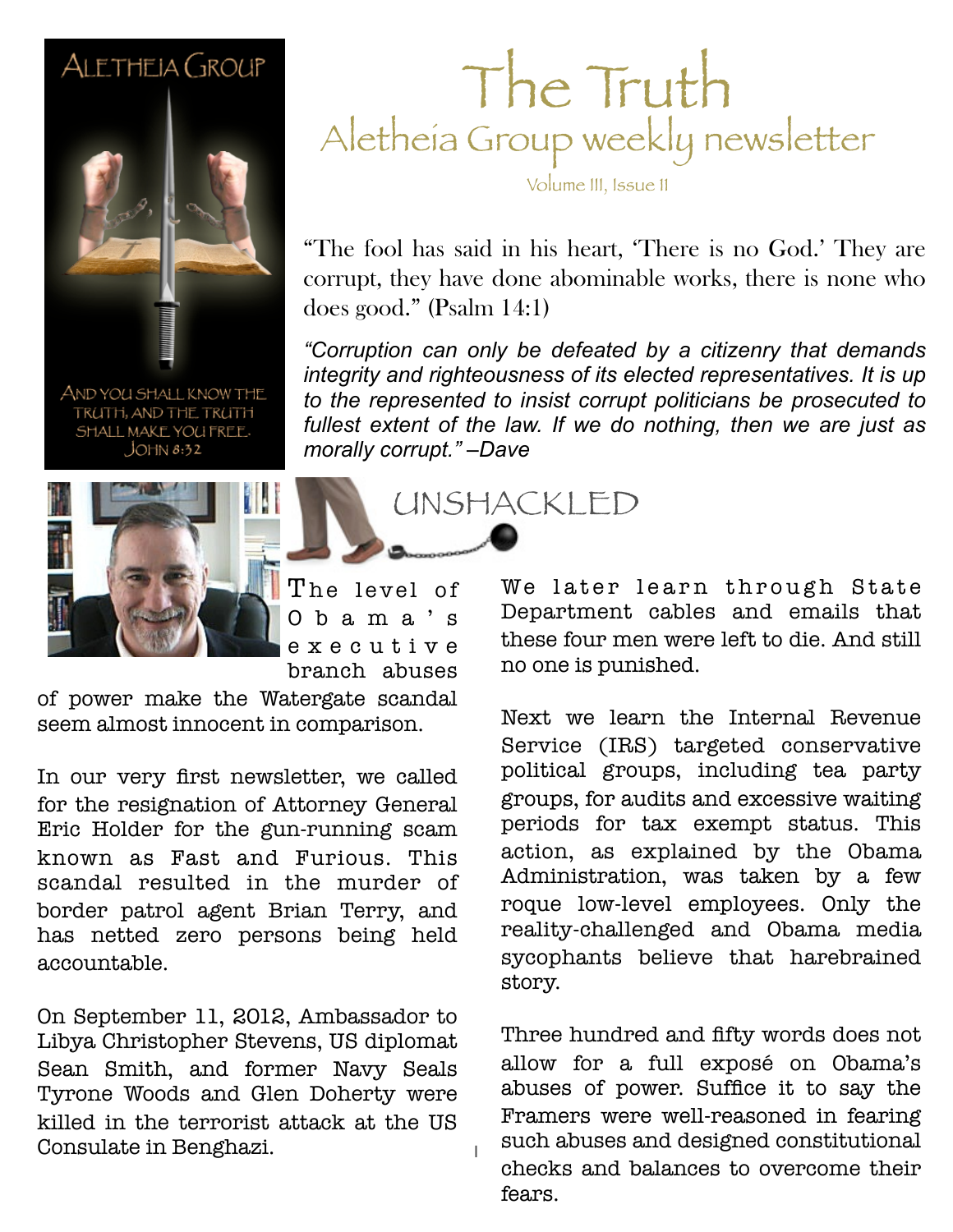## FROM THE FOUNDERS



**The 4th Amendment to the US Constitution is our protection from unreasonable search and seizures of our personal property, including our persons. While our Founders could not have imagined the scope of that property via modern electronic means, they did know that unbridled power would eventually be used to abuse the people.**

**"THE** Conventions of a number of the States, having at the time of their adopting the Constitution, expressed a desire, in order to prevent misconstruction or abuse of its powers, that further declaratory and restrictive clauses should be added: And as extending the ground of public confidence in the Government, will best ensure the beneficent ends of its institution." *From the Preamble to The Bill of Rights*

The original thirteen states were concerned about the abuses they had fought a war to get from under being perpetrated by the new government. Regardless of what any elected official says, whether Republican or Democrat, the NSA SpyGate is simply unconstitutional. Read again, or for some of you the first time, the 4th Amendment to the US Constitution:

"The right of the people to be secure in their persons, houses, papers, and effects, against unreasonable searches and seizures, shall not be violated, and no Warrants shall issue, but upon probable cause, supported by Oath or affirmation, and particularly describing the place to be searched, and the persons or things to be seized."

I understand that when I do an internet search, that information ends up in the search engine's database. I do that voluntarily. If I fill out an email form for some information, unless specifically stated otherwise, I understand my email goes on a list and could be sold. I do that voluntarily.

However, I do not do those things voluntarily so the government can collect that information and produce a personal dossier on me. That is an unreasonable seizure of my electronic papers and effects.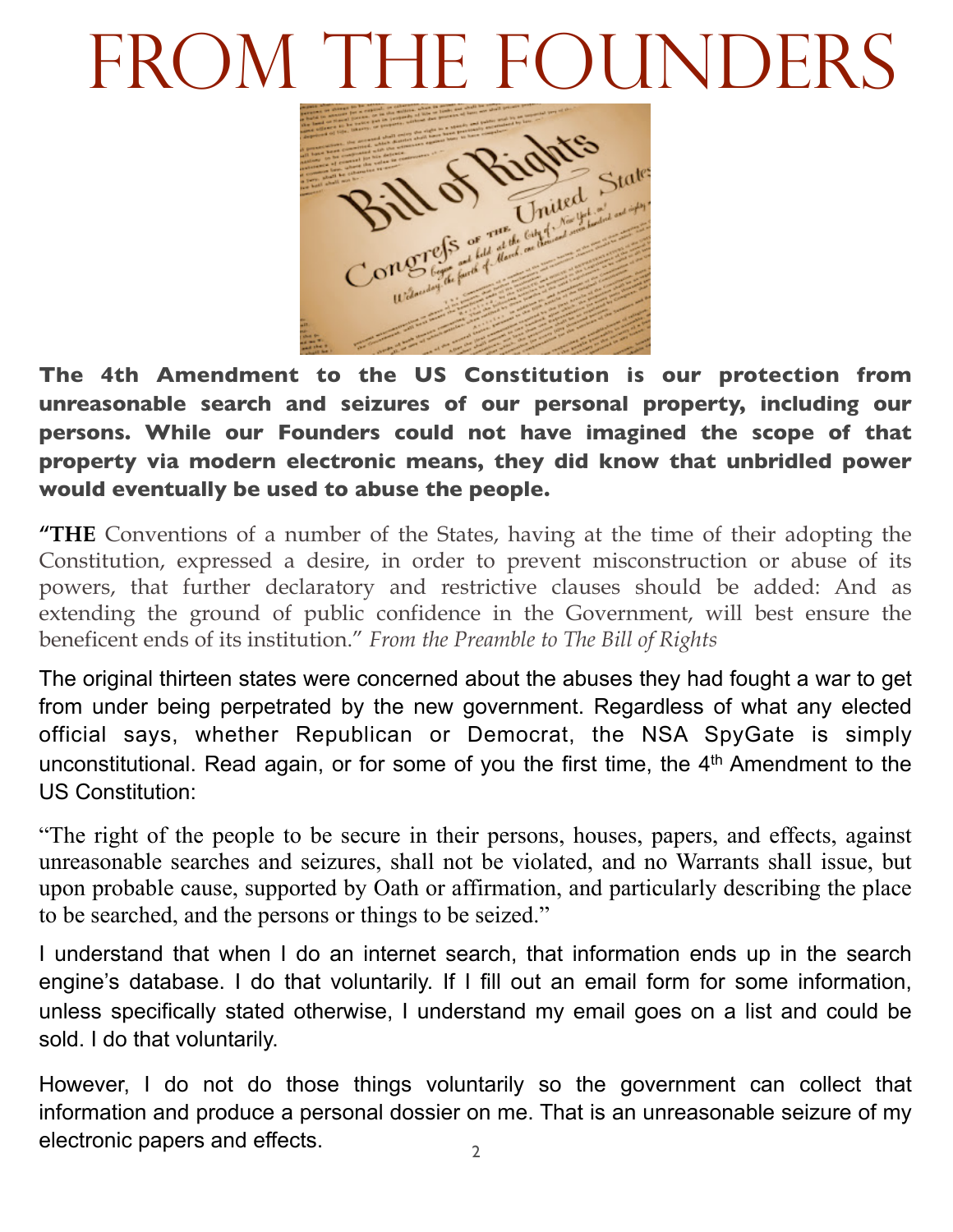# FROM THE PULPIT

"Brethren, our preaching will bear its legitimate fruits. If immorality prevails in the land, the fault is ours in a great degree. If there is a decay of conscience, the pulpit is responsible for it. If the public press lacks moral discrimination, the pulpit is responsible for it. If the church is degenerate and worldly, the pulpit is responsible for it. If the world loses its interest in religion, the pulpit is responsible for it. If Satan rules in our halls of legislation, the pulpit is responsible for it. If our politics become so corrupt that the very foundations of our government are ready to fall away, the pulpit is responsible for it. Let us not ignore this fact, my dear brethren; but let us lay it to heart, and be thoroughly awake to our responsibility in respect to the morals of this nation." Charles G. Finney, from "The Decay Of Conscience, published December 4, 1873,

We have a corrupt government because absolute, aletheia truth is no longer taught in our public schools and that is because it is for the most part no longer preached from the pulpits across America. As the Reverend Finney so rightly wrote, "our politics [have] become so corrupt that the very foundations of our government are ready to fall away [and] the pulpit is responsible for it."

This past week at Salt and Light Blog I wrote a [devotional](http://www.saltandlightblog.com/14673/probing-the-consciences-of-men/) titled "Probing The Consciences of Men." In it I wrote, "my heart is broken over the multitudes of nambypamby preachers bringing feel good messages from the NTFV (New Touchy-Feely Version) Bibles to the itching ears of consumer 'Christians.'" As political correctness and its genesis, moral relativism, crept into the pulpits, the truth of God's Word was flushed out the front doors of churches all across America.

Do not focus all your attention on just the corrupt Obama Administration or the rest of the perfidious politicians in our government. They are a symptom of a disease allowed to run free through our society for far too long. Socialism isn't even the root of our nation's woes.

Our nation's problems are not economic or emotional; they are spiritual. And to once again refer to our quote above from Rev. Finney, the pastors across our nation must become "thoroughly awake to [their] responsibility in respect to the morals of this nation."

This correction in our national psyche is long past due and will never occur without revival coming to our land. So how do we right the ship? Please turn the page for some ideas.